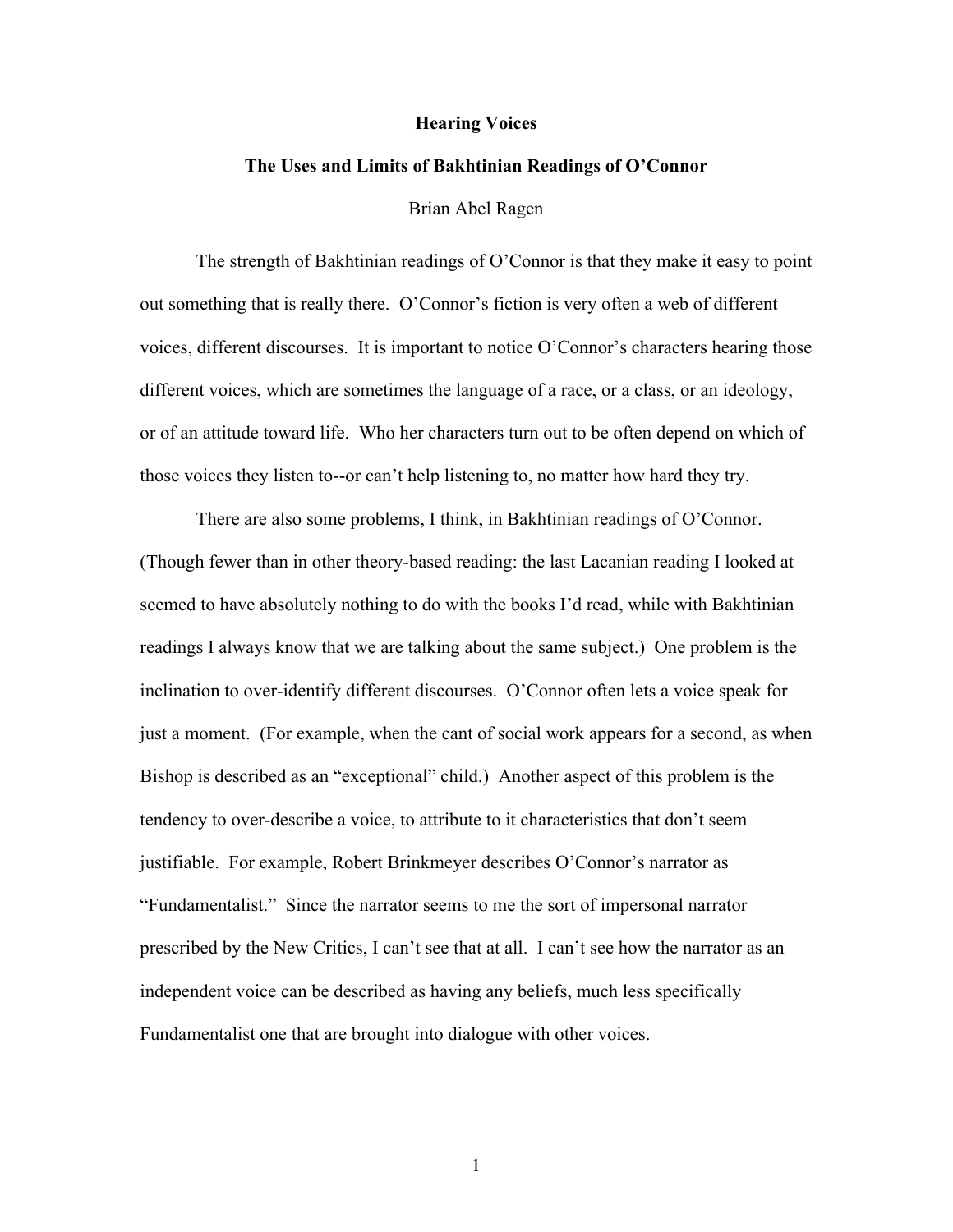One of the pitfalls of any literary theory is that its central terms become synonyms for "Good" and "Bad." The New Critics looked for tension and ambiguity, so ambiguous poems were good and straightforward ones were bad; it seemed that all literature aspired to be one of the more confusing poems of Donne, and if there wasn't ambiguity in a poem that a New Critic wanted to praise, he would create some. In Bakhtinian theory we have the same tendency; Dialogic = Good, Monological = Bad, Heteroglossia = Good, Monoglossia = Bad. And when doing a Bakhtinian reading, there is the temptation to find lots of voices so that a work can be praised, or else to damn it because there is a clear controlling voice.

I think we should question the assumption that the free play of voices is a good in itself. I don't think it necessarily is. (And to take Bakhtin's own examples of the "dialogic" and the "monologic," I don't think Doestoevsky a better novelist than Tolstoy.) If we want to see works that really give us the free play of voices, we get something like Robbe-Grillet's anti-novels--or Joyce's Finegeans Wake. I think those have been a dead end in fiction. The novels that work better are those that impose some order on the free play of voices--or find some order in it.

We might here look at Bakhtin's celebration of the carnivalesque. While the carnival allows the free play of voices and the disruption of all hierarchies, social and linguistic, it's important to remember that the carnival is itself a limit on heteroglossia. Carnival allows the voices of disorder to rule--puts the Lord of Misrule on the throne- and reverses all hierarchies and opposition--even disrupting gender distinctions with extravagant drag. But it does all that only on Fat Tuesday. On Ash Wednesday the voices of disorder are nursing their hangovers, while our totalizing, master discourse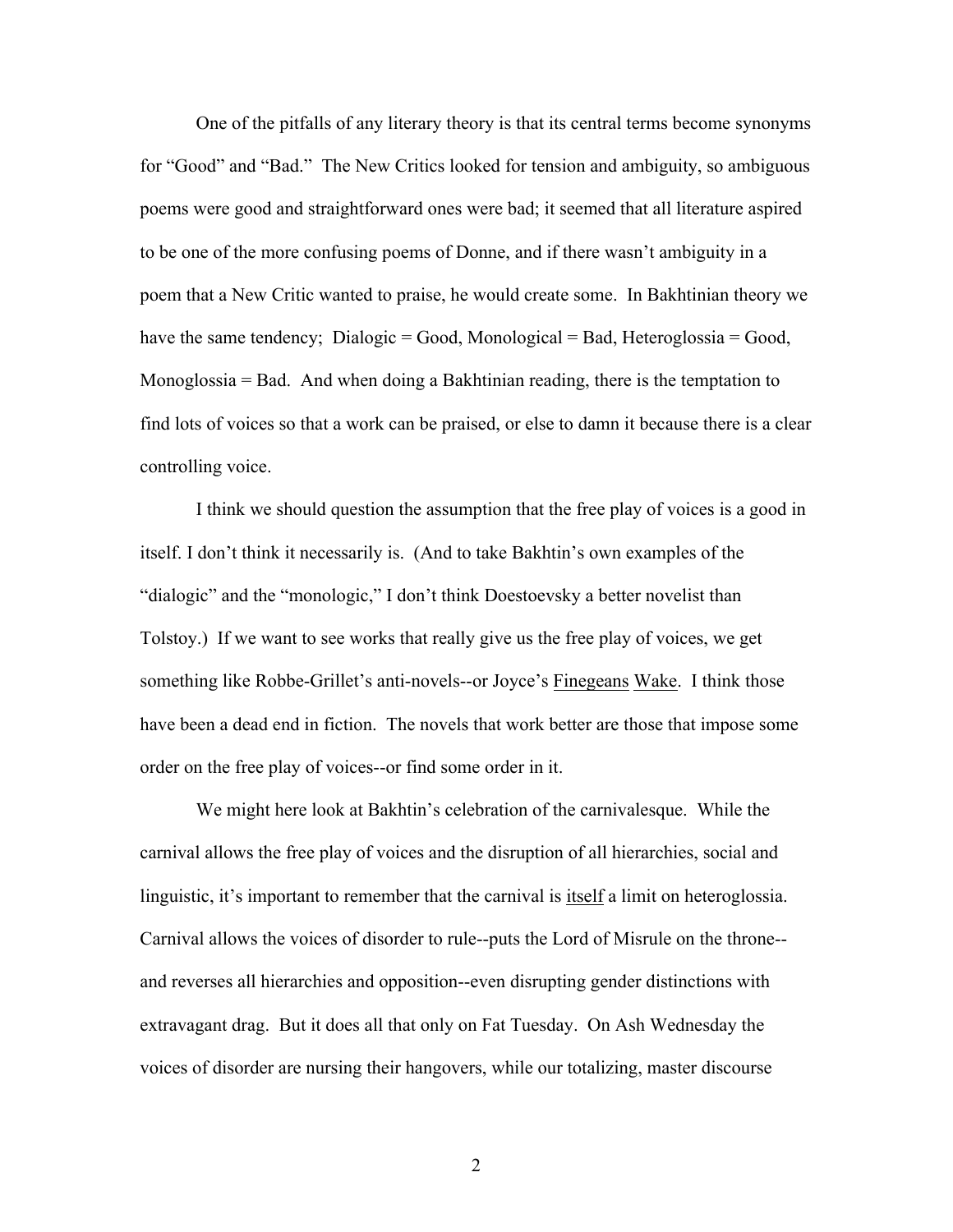takes control again and relegates them to what I suppose today we would call their subaltern position.

For the re-establishment of hierarchies of voices is often what is important, not their free play. Some discourses need to be given primacy, some should be kept under control. If we think of the dialolgic as being the process of that ordering of voices, I think we can use fruitfully in understanding O'Connor.

It will help especially with the touchiest subject in O'Connor studies, which is, of course, racism. Racism is a language, a voice, a discourse of its own. We all know its vocabulary, we can all rehearse its postulates. We hear this voice both in our interaction with society and in our own minds. But who among us wants to see it given free play? I think most of us don't want to see minstrels in blackface even at our carnivals. But it is certainly a voice that can't be silenced. O'Connor, I would argue, lets the voice of racism speak and puts it in its place. (A close look at "Revelation" will find the language of racism speaking in Mrs. Turpin's mind, and then often rejected when she hears it on the lips of the White Trash woman.) O'Connor does indeed let the voice of racism speak, but she then puts it in its subaltern place in a rightly constructed hierarchy.

Seeing O'Connor using and controlling the voice of racism will help us understand other parts of her work, particularly her letters. Think of why we let the language of racism speak. One reason is to express racist ideas. Another is to establish intimacy through the use of the forbidden. (People used to use the voice of obscenity or profanity to establish intimacy, but that's now too common to be the sign of anything.) Where O'Connor uses the voice of racism, another voice is clearly in control, one that, for its own purposes, allows the racist voice to speak.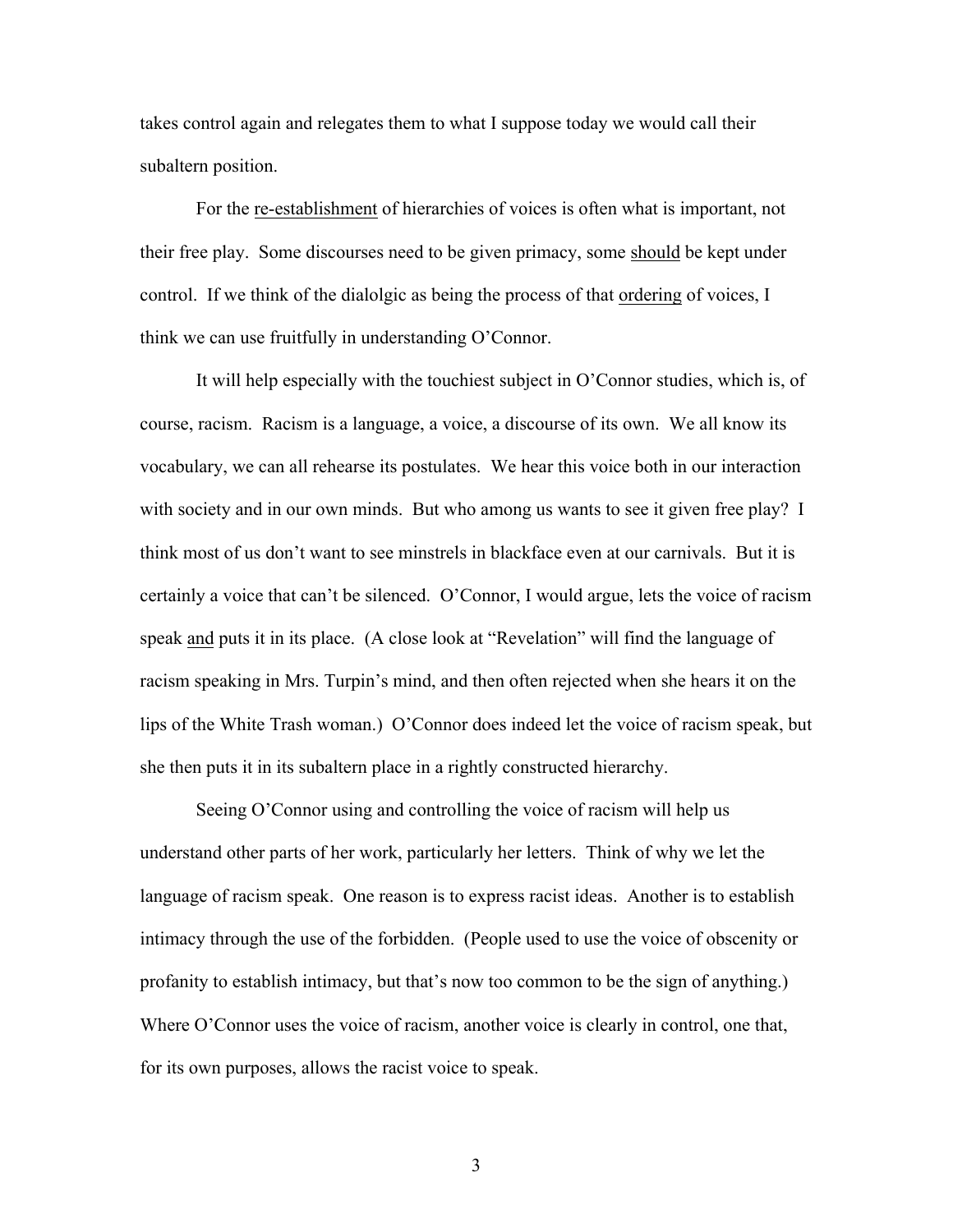In O'Connor's fiction, it is important to notice what voices or discourses characters listen to. And one limitation I see in much Bakhtinian criticism is that is pays more attention to the speaking voice than to any hearer. That is not dialogue; it is lots of monologues. O'Connor's characters often become what they are because of the voice they listen to, for good or bad. Thomas in "The Comforts of Home" is ruined when he listen to the voice of his Father; Mrs. Turpin sees glory itself when she hears the voice of God echoing her question, "Who do you think you are?"

One Bakhtinian idea that will help us understand O'Connor is the suggestion that the personality itself is constructed of a dialogue of voices. Certainly this is true to human experience: we all hear ourselves speaking in the voices of others occasionally. And I think we pick up more than an occasional turn of phrase. We are indeed, to a large extent, the voices that speak in our head. That's why the advertisers make sure that their slogans and jingles echo in our minds. That is why we teach certain discourses and discourage others. The voices we hear shape what we say and do.

I do not want to make it sound as if we are determined by independently existing voices or discourses, that we are determined by forces of discourse as the Marxists say we are determined by forces of economics. I dread the day we the new "science of memes" takes over from dialogism and discourse analysis to show how we are all simply the meme machines that virus-like units of meaning use to replicate. For I think we choose, at least to some extent, the voices we hear, the discourses that shape our personality. In O'Connor's stories, the characters are what they are because of what voices they choose to listen to or cannot bring themselves to ignore.